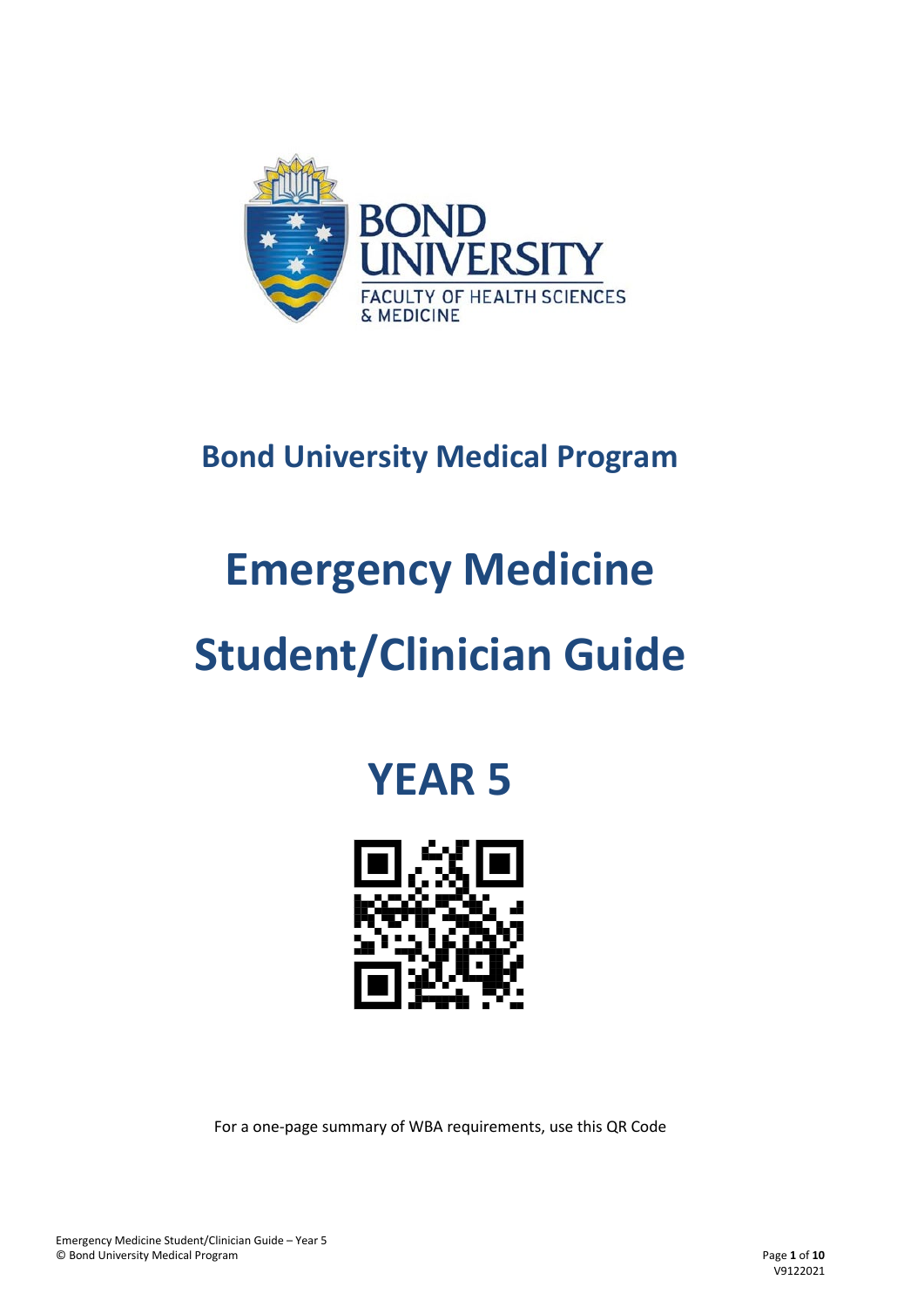#### Emergency Rotation

The Emergency Medicine Rotation combines elements of all subspecialties while focussing on:

- 1) Recognition and resuscitation of the acutely unwell patient
- 2) Assessment and management of the undifferentiated patient
- 3) Effective communication and facilitation of patient care

During this rotation you will have shifts on a roster basis that will cover morning, afternoon, evening, nights, and weekend work.

#### Rotation Specific Learning Outcomes

|                 | <b>Emergency Medicine Specific Learning Outcomes</b>                                                                                                                                                                                                                                   | Link to year<br>LO's (See |
|-----------------|----------------------------------------------------------------------------------------------------------------------------------------------------------------------------------------------------------------------------------------------------------------------------------------|---------------------------|
|                 |                                                                                                                                                                                                                                                                                        | appendix 1)               |
| ED1             | Demonstrate knowledge, skills and attitudes required to assess and manage common<br>adult and paediatric emergencies.                                                                                                                                                                  | 1, 2, 4, 5, 7             |
| ED <sub>2</sub> | Explain the role of Emergency Departments and Emergency Medicine as a speciality.                                                                                                                                                                                                      | 14,15                     |
| ED <sub>3</sub> | Demonstrate, where possible, the practice of key emergency procedural skills such as<br>cannulation, wound care, suturing and splinting as well as basic life support skills.                                                                                                          | 8                         |
| ED4             | Demonstrate the development of professional skills such as clinical reasoning, critical<br>analysis, teamwork and dealing with uncertainty when managing patients.                                                                                                                     | 4,6,10,11,17,19           |
| ED5             | Demonstrate the development of attitudes, knowledge, and skills for competent care<br>of injured and /or infirmed individuals of all ages, socioeconomic, ethnic backgrounds<br>for disease prevention, recognition of disease presentation and promotion of optimal<br>health habits. | 2,7,12,13,16              |
| ED <sub>6</sub> | Develop skills such as clinical reasoning, critical analysis, teamwork, and dealing with<br>uncertainty when managing patients.                                                                                                                                                        | 6,7,10,19,21              |
| ED7             | Assist in critical illness and injury and resuscitation.                                                                                                                                                                                                                               | 1,7,10                    |
| ED8             | Demonstrate the ability to hand-over or refer a patient using the ISBAR framework<br>and/or<br>Summarise a case presentation concisely, synthesise the key problems, formulate a<br>diagnosis/differential and an initial management plan.                                             | 6,11,15                   |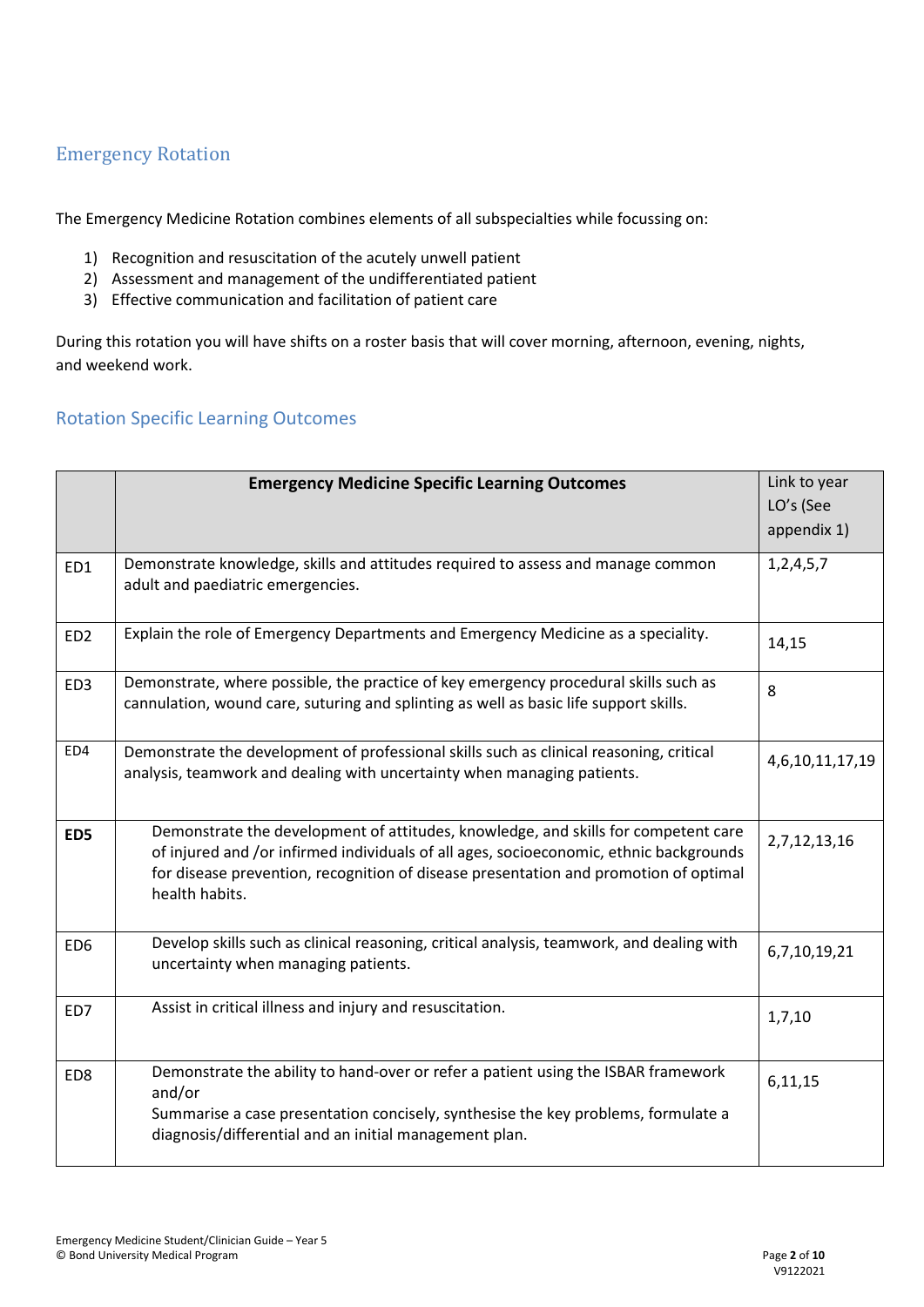### Core Topics

| <b>Symptom Based Approach</b>               | <b>Examples</b>                                                                                                                                                       |
|---------------------------------------------|-----------------------------------------------------------------------------------------------------------------------------------------------------------------------|
| Acute Rashes and swelling $\Box$            | Angioedema $\Box$<br>$\bullet$<br>Urticaria $\Box$                                                                                                                    |
| Acute visual loss $\Box$                    |                                                                                                                                                                       |
| Bleeding problem $\Box$                     | Epistaxis $\square$<br>Haematemesis $\Box$<br>Haemoptysis $\Box$                                                                                                      |
| Breathing problem $\square$                 | Dyspnoea $\square$<br>$\bullet$<br>Wheezing $\square$                                                                                                                 |
| Burns $\square$                             |                                                                                                                                                                       |
| Coma, alteration in conscious level $\Box$  |                                                                                                                                                                       |
| Disorientation, confusion $\square$         |                                                                                                                                                                       |
| Fever $\square$                             |                                                                                                                                                                       |
| Headache $\square$                          |                                                                                                                                                                       |
| Hypothermia $\square$                       |                                                                                                                                                                       |
| The III Child $\Box$                        | Child with fever $\Box$<br>$\bullet$<br>Fitting child □<br>Limping $\square$<br>Non accidental injury □<br>Respiratory emergency $\square$                            |
| Injury □                                    | Abdomen □<br>$\bullet$<br>Chest $\Box$<br>Head $\square$<br>Long bones $\square$<br>Maxillofacial $\square$<br>Pelvis $\Box$<br>Spine $\square$<br>Soft tissue $\Box$ |
| Major trauma D                              |                                                                                                                                                                       |
| Near drowning $\square$                     |                                                                                                                                                                       |
| Pain/Discomfort □                           | Backache $\square$<br>$\bullet$<br>Constipation $\Box$<br>Joint $\square$<br>Swollen/painful leg □<br>Urinary retention $\Box$                                        |
| Painful Eye □                               |                                                                                                                                                                       |
| Seizure D                                   |                                                                                                                                                                       |
| Shock and Hypotension $\square$             |                                                                                                                                                                       |
| Syncope, collapse $\square$                 |                                                                                                                                                                       |
| Undifferentiated $\square$                  | Abdominal pain □<br>$\bullet$<br>Chest pain $\square$                                                                                                                 |
| <b>Medical Conditions</b>                   |                                                                                                                                                                       |
| Child Health Emergencies D                  | The III child (see above in symptom-based approach<br>$\bullet$<br>table)                                                                                             |
| $ENT \Box$<br>Medical Emergencies $\square$ | Dysphasia $\square$<br>$\bullet$<br>Ear pain $\square$<br>Foreign bodies $\square$<br>Loss of hearing $\square$<br>٠<br>Acute coronary syndromes $\Box$               |
|                                             | Allergic reaction □                                                                                                                                                   |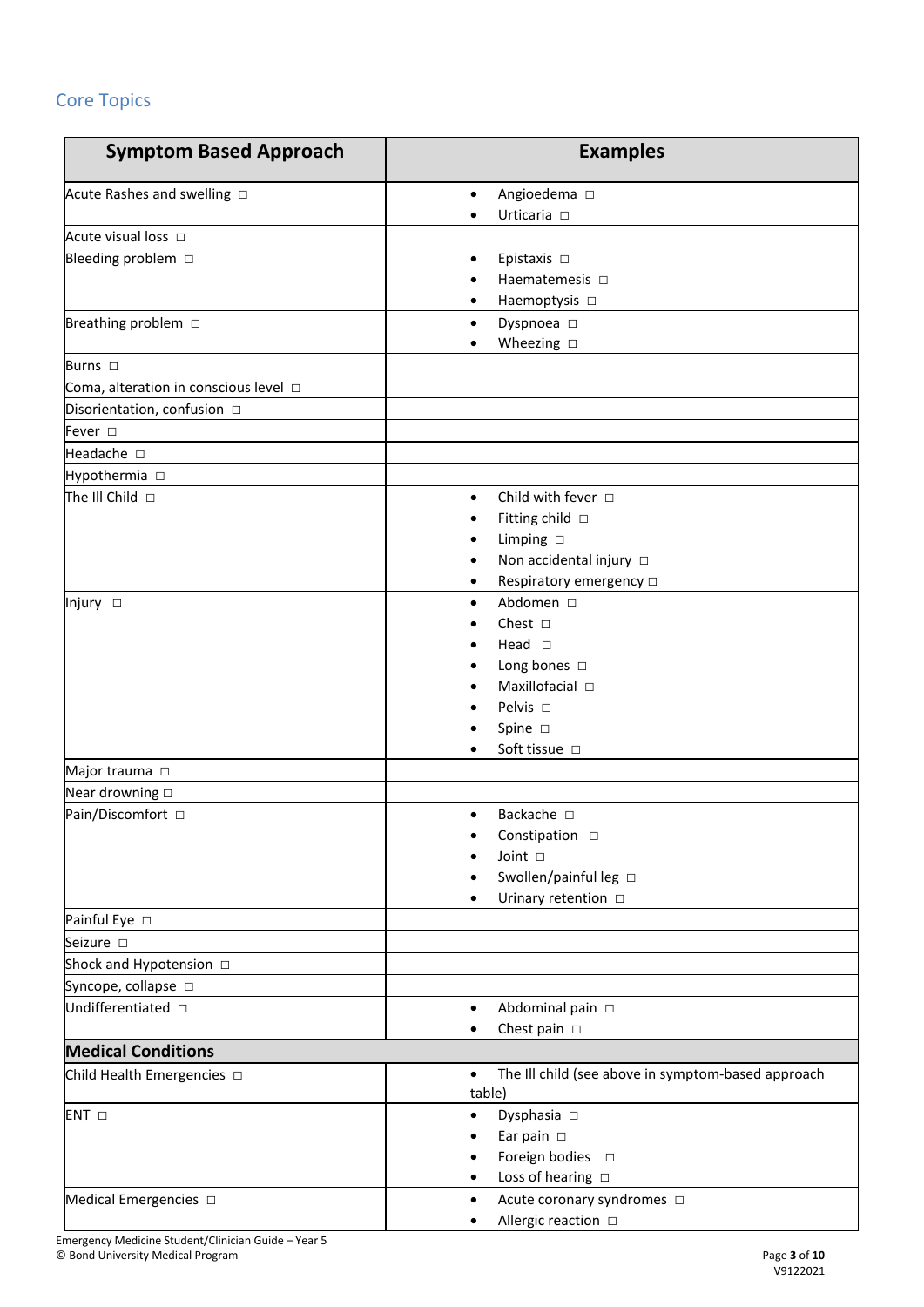|                                                 | $\bullet$              | Cardiac arrhythmias □                                       |
|-------------------------------------------------|------------------------|-------------------------------------------------------------|
|                                                 |                        | Diabetic ketosis $\Box$                                     |
|                                                 |                        | Exacerbation of OCAD, asthma □                              |
|                                                 |                        | Heart failure $\Box$                                        |
|                                                 |                        | Pancreatitis □                                              |
|                                                 |                        |                                                             |
|                                                 |                        | Pulmonary embolus □                                         |
|                                                 |                        | Subarachnoid haemorrhage $\Box$<br>Stroke $\square$         |
|                                                 |                        |                                                             |
| Mental Health Emergencies $\Box$                | $\bullet$<br>$\bullet$ | Psychotic patient □<br>Acute Behavioural Disturbance $\Box$ |
| Ophthalmology □                                 | $\bullet$              | Blunt trauma to the eye $\Box$                              |
|                                                 | ٠                      | Foreign bodies $\Box$                                       |
| Orthopaedics □                                  | $\bullet$              | Dislocated joint □                                          |
|                                                 |                        | Fractured bones $\Box$                                      |
|                                                 |                        | Nerve /tendon /muscle injury $\Box$                         |
|                                                 | $\bullet$              | Septic arthritis □                                          |
| Surgical Emergencies $\square$                  | $\bullet$              | Differential diagnosis of the acute abdomen                 |
|                                                 |                        | Ischemic limb □                                             |
| Toxicology and Environmental Emergencies $\Box$ | $\bullet$              | Common drug withdrawal states $\Box$                        |
|                                                 |                        |                                                             |
|                                                 | Overdose of drugs      |                                                             |
|                                                 |                        | Benzodiazepines $\square$                                   |
|                                                 |                        | Opiates $\square$                                           |
|                                                 |                        | Paracetamol □                                               |
|                                                 |                        | Salicylates $\square$                                       |
|                                                 |                        | Serotonin $\square$                                         |
|                                                 |                        | Tricyclics (TCA) □                                          |
|                                                 |                        | Use of specific antidotes □ (Naloxone □, & N-               |
|                                                 |                        | acetylcysteine [1]                                          |
|                                                 | Environmental          |                                                             |
|                                                 |                        | Electrical injuries $\Box$                                  |
|                                                 |                        | Envenomation (snake $\Box$ and spider bites $\Box$ )        |
|                                                 |                        | Hypothermia □ and hyperthermia □                            |
|                                                 |                        | Near drowning $\square$                                     |
|                                                 |                        | Poisoning-carbon monoxide $\Box$                            |
| Trauma $\Box$                                   | $\bullet$              | Single injury $\Box$                                        |
|                                                 |                        | Multiple injuries $\Box$                                    |
|                                                 |                        | Abdominal organs $\square$                                  |
|                                                 |                        | Chest $\Box$                                                |
|                                                 |                        | Facial $\square$                                            |
|                                                 |                        | Head $\square$                                              |
|                                                 |                        | Limbs $\Box$                                                |
|                                                 |                        | Spine $\square$                                             |
| Women's Health Emergencies $\square$            | $\bullet$              | Bleeding in early and late pregnancy $\Box$                 |
|                                                 |                        |                                                             |
|                                                 |                        | Ectopic pregnancy $\Box$                                    |
|                                                 |                        | Eclampsia $\Box$                                            |
|                                                 |                        | Pelvic inflammatory disease $\Box$                          |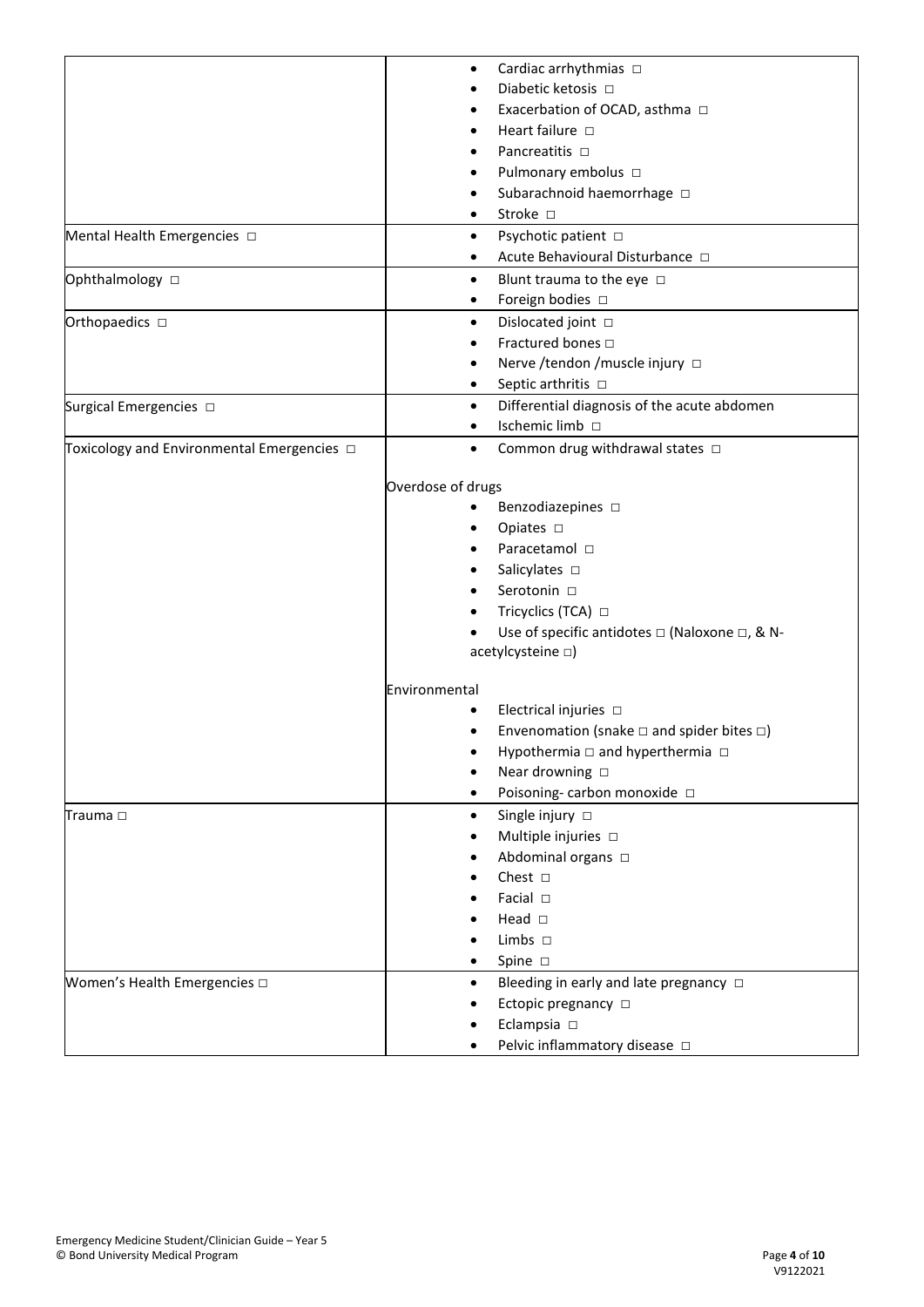#### Rotation ED Rotation Procedural Skills

|                                         | Procedure                                                                                                                                                                                                                                                                                                                                                                                                                                                                                                                                                                                  | Students must be able to take/demonstrate                                                                                                                                                                                                               |
|-----------------------------------------|--------------------------------------------------------------------------------------------------------------------------------------------------------------------------------------------------------------------------------------------------------------------------------------------------------------------------------------------------------------------------------------------------------------------------------------------------------------------------------------------------------------------------------------------------------------------------------------------|---------------------------------------------------------------------------------------------------------------------------------------------------------------------------------------------------------------------------------------------------------|
|                                         | Cardiopulmonary<br>12 lead ECG<br><b>ACLS and BLS</b>                                                                                                                                                                                                                                                                                                                                                                                                                                                                                                                                      | Perform and interpret normal and common conditions on a 12 lead<br>ECG<br>Observe and describe plus demonstrated ability to perform:<br>1) 2 person CPR<br>2) Safe use of defibrillator<br>3) Placement of LMA<br>4) Effective use of BVM with adjuncts |
|                                         | Arterial blood gas sampling                                                                                                                                                                                                                                                                                                                                                                                                                                                                                                                                                                | Observe and describe indications for taking an arterial blood gas<br>sampling (if appropriate)                                                                                                                                                          |
|                                         | Peak flow measurement<br>Spirometry<br>Pleural<br>effusion/pneumothorax                                                                                                                                                                                                                                                                                                                                                                                                                                                                                                                    | Perform and interpret a peak flow measurement *occasionally<br>Perform and interpret a spirometry reading * very rare for ED<br>Observe and describe indications for aspiration or drainage                                                             |
|                                         | <b>Diagnostic</b><br><b>Blood culture</b><br><b>Blood</b> sugar<br>Wound swab                                                                                                                                                                                                                                                                                                                                                                                                                                                                                                              | Take blood for culture<br>Estimate the blood sugar using a glucometer<br>Take a swab from a wound                                                                                                                                                       |
| $\bar{\bm{\Theta}}$ $\bar{\bm{\Theta}}$ | General<br>Administration of analgesia<br>and sedation<br>Assess and Interpret disorders<br>of coagulation<br>Catheterisations (Vascular or<br>urinary)<br>Describe X-ray findings of<br>chest, abdomen and limbs<br>Give an IMI (ADT booster)<br>Identify and interpret acid-base<br>disorders<br>Identify and interpret glucose,<br>sodium, potassium, and<br>calcium disorders<br>Observe insertion of chest<br>drain<br>Perform a Glasgow Coma<br>Scale<br>Perform a ring block with<br>administer local anaesthesia<br>Use suction<br>Visual acuity- measure<br>Wound description and | 1) Observe procedural sedation and analgesia<br>2) Observe regional analgesia (Biers/Fascia Illiaca block)<br>Observe and describe the indications and principles for inserting a<br>chest drain                                                        |
|                                         | management<br><b>Measurement</b>                                                                                                                                                                                                                                                                                                                                                                                                                                                                                                                                                           | Clean, dress, apply steristrips, glue or sling/tubigrip                                                                                                                                                                                                 |
|                                         | ECG<br>Injection<br>Intravenous venepuncture<br>IV cannula                                                                                                                                                                                                                                                                                                                                                                                                                                                                                                                                 | Perform and interpret an ECG<br>Perform injections - IV, IM, SC<br>Perform venepuncture<br>Insertion of an IV cannula                                                                                                                                   |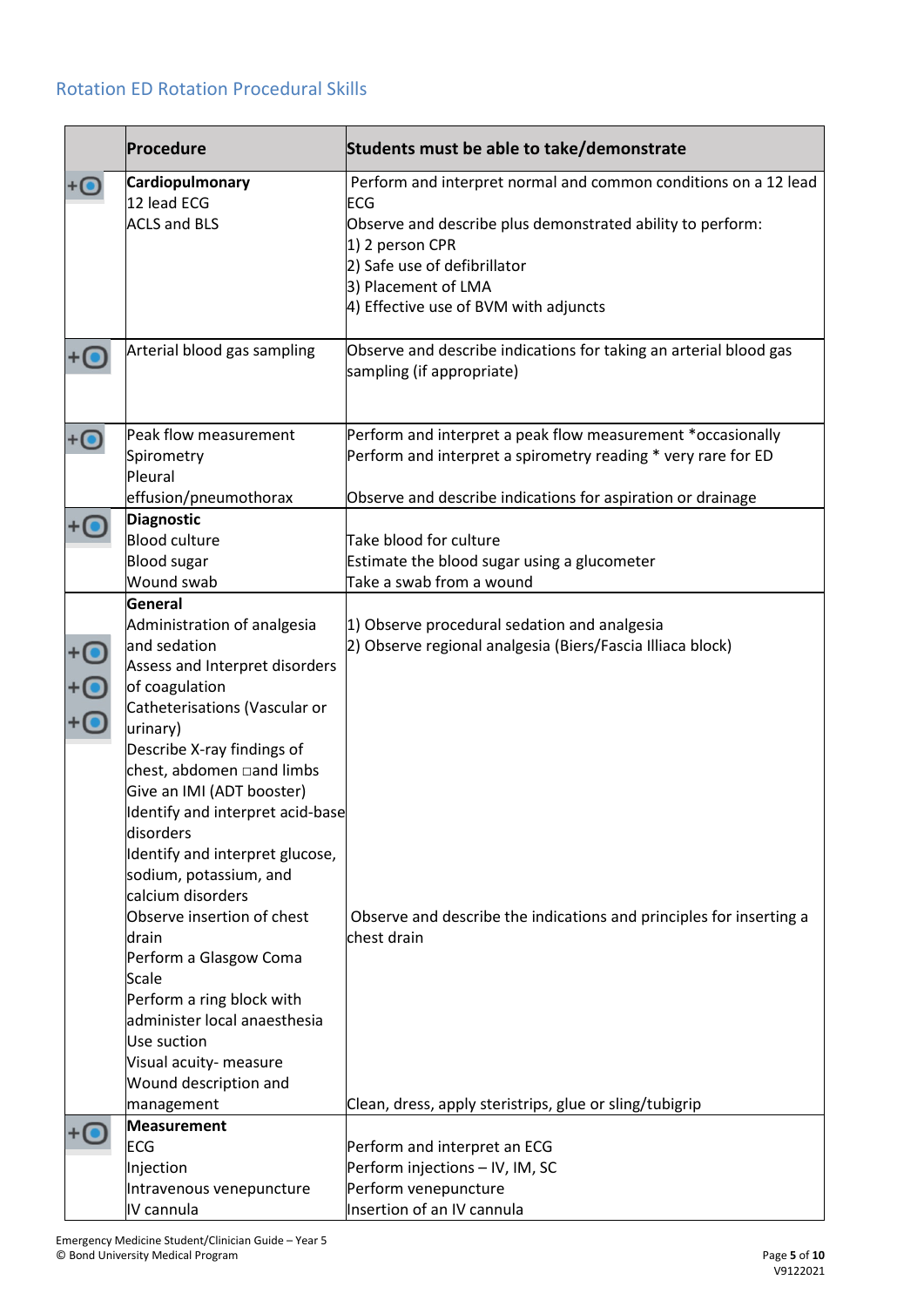| IV infusion            | Set up an IV drip                                                                                |
|------------------------|--------------------------------------------------------------------------------------------------|
| IV drug administration | Describe the safe administration of an IV drug                                                   |
|                        | IV fluid and electrolyte therapy Explain fluid and electrolyte balance, how to calculate and the |
| Spirometry             | correction of imbalance                                                                          |
| <b>Urinalysis</b>      | Perform and interpret basic spirometry                                                           |
|                        | Perform dipstick urinalysis testing                                                              |
| <b>Respiratory</b>     |                                                                                                  |
| Nebuliser/inhaler      | Instruct a patient on using an inhaler/spacer                                                    |
| Oxygen therapy         | Demonstrate the use of oxygen by mask and nasal prongs                                           |

#### Core Timetable and Contacts

**Students are expected to be present on a daily basis during their rotation**. If students are unable to attend for any reason, they are required to advise the clinician, hospital co-ordinator (where available) and the Placements Team at Bond University: [MED-Placements@bond.edu.au](mailto:MED-Placements@bond.edu.au)

#### Clinical Supervision and Assessment

Formal educational sessions should be conducted every week throughout the clinical rotation to reinforce and enhance student learning. These sessions may vary throughout the placement.

Students have multiple workplace-based assessments (WBA) to successfully complete as a requirement for progression in the Medical Program. Assessments are completed in Osler ePortfolio, a cloud-based mobile assessment technology.

**1. In-Training Assessment (ITA)** is a workplace-based assessment tool utilised in clinical rotations. In the ITA, the clinical supervisor provides comments about student overall performance on that rotation. The ITA is a summary evaluation of whether students have met the requirements of that rotation for:

- Clinical knowledge
- Clinical History taking and physical examination skills
- Communication and
- Personal and professional behaviour

**ITA:** The ITA can only be completed by the supervising Consultant or their delegate after seeking opinion from the team about the student performance. **The ITA is due in Week 7.**

2. Mini-CEX: During the clinical placement, students will be supervised by a number of clinicians such as those in specialist training pathways in the medical team. Students are encouraged to participate in active learning by interacting with patients, conducting a relevant clinical activity. Students are required to evidence this as Mini-CEXs which can be assessed by these team members. Students are required to complete and evidence four **(4) Mini-CEX** during this placement: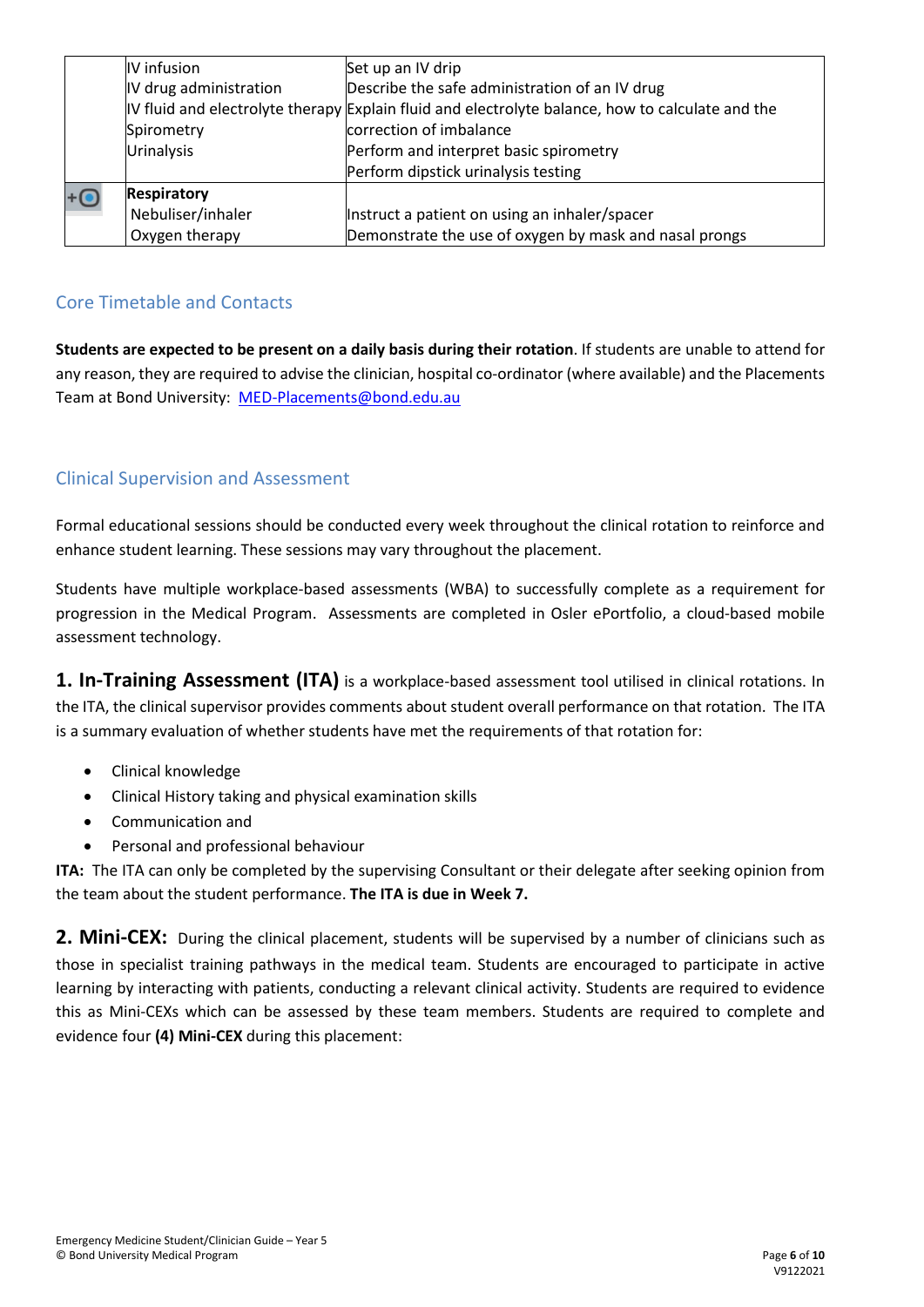The Mini-CEX can be evaluated by a wide range of other health practitioners such as doctors, nurses, allied health, and hospital technicians

The Mini-CEX has been re-designed in conjunction with Griffith University to reduce the workload of completion for supervisors – whilst enhancing personalised feedback on performance to students.

Feedback should align to that given to students at the time of the interaction.

The Global result is a trust rating scale to align our evaluation of students with future clinician decisions around Entrustable Professional Activities.

| Assessment Criteria                    |                                                                                                                                                                         |
|----------------------------------------|-------------------------------------------------------------------------------------------------------------------------------------------------------------------------|
| Location*                              |                                                                                                                                                                         |
| Select Location                        |                                                                                                                                                                         |
| Feedback to assist student's learning: |                                                                                                                                                                         |
|                                        | Please describe the Student's Performance: what was effective and ineffective, your overall impression and any specific feedback.                                       |
| Areas of strength:*                    |                                                                                                                                                                         |
|                                        |                                                                                                                                                                         |
|                                        |                                                                                                                                                                         |
|                                        |                                                                                                                                                                         |
|                                        |                                                                                                                                                                         |
| Areas of development:*                 |                                                                                                                                                                         |
|                                        |                                                                                                                                                                         |
|                                        |                                                                                                                                                                         |
|                                        |                                                                                                                                                                         |
| Global Overall result:*                | O 1. Requires my assistance to complete this task safely in addition to close direct supervision                                                                        |
| task)                                  | O 2. Requires direct supervision (I need to be present with the student to observe the interaction and review the                                                       |
|                                        | O 3. Requires proximal supervision (I need to be in an adjacent room or on the same ward as the student and be<br>able to provide immediate or detailed review of task) |

#### **3. Procedural Skills:**

Bond Medical Students are required to complete the following procedural skills on patients by the completion of their Phase 2 placements in order to graduate. Nine skills are to be completed on patients under guided supervision whilst 5 procedures are theory-only modules to support skills development.

| #              | <b>Required Procedural Skill Activities</b>               |
|----------------|-----------------------------------------------------------|
| $\mathbf{1}$   | In-dwelling Catheter                                      |
| $\overline{2}$ | <b>IV Cannulation</b>                                     |
| 3              | Suturing                                                  |
| 4              | IM injection                                              |
| 5              | SC injection                                              |
| 6              | ECG                                                       |
| 7              | Venepuncture (venous blood sample)                        |
| 8              | <b>Blood Culture Sampling</b>                             |
| 9              | Sterile wash hand, gown, and glove                        |
| 10             | - Theory Module only<br><b>Examination of ICU patient</b> |
| 11             | - Theory Module only<br><b>Blood Gas Analysis</b>         |
| 12             | <b>Chest X-ray Interpretation</b><br>- Theory Module only |
| 13             | - Theory Module only<br><b>Pulse Oximetry</b>             |
| 14             | <b>PPE</b><br>- Theory Module only                        |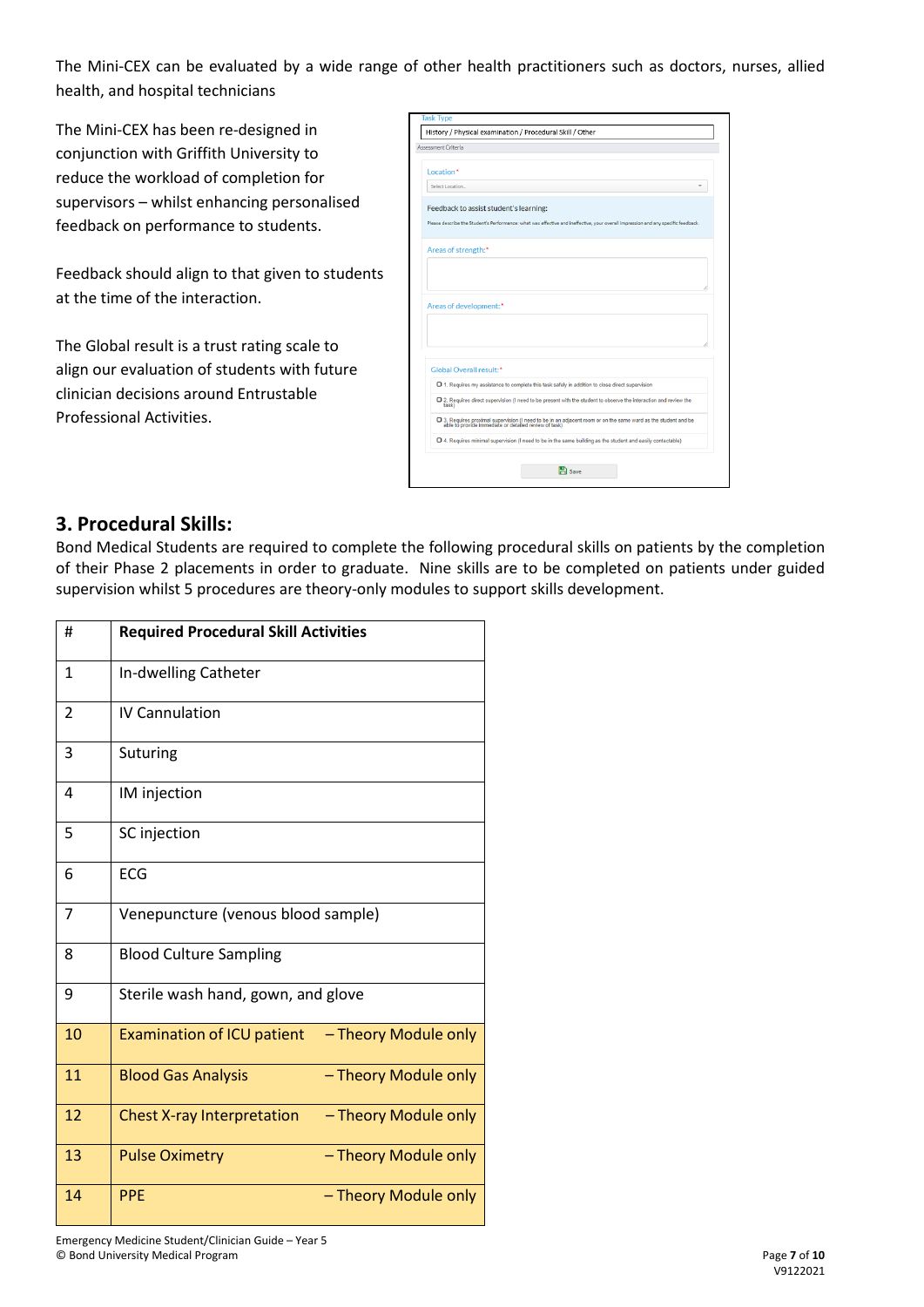Procedural Skills Assessments can be completed by a wide range of observing supervisors using Osler e-Portfolio, including nurses, specialist nurses, doctors, allied health, and hospital technicians.

Clinicians evaluate student procedural skills performance on an Entrustability Rating Scale:

- $\Box$  Trust Level 1. Requires physician assistance / direct instruction
- $\Box$  Trust Level 2. Requires significant supervisor input
- $\Box$  Trust Level 3. Performs independently but requires direct supervision
- $\Box$  Trust Level4. Safe to perform independently (supervision immediately available)

#### **Clerked Case:**

Clerked Cases are no longer required as compulsory WBA. They are, however, a valuable learning tool for students. Clinical supervisors are welcome to request that students complete a Clerked Case as part of their evaluation of student engagement on placement to support completion of ITAs.

All WBA are completed on Bond University's Osler ePortfolio App/website. The student requests the supervisor to review their assessment via the ePortfolio. The supervisor can be a user of Osler (require login details) or be requested as a Guest Assessor (email link to assessment). It is recommended to be set up as a user if completing numerous assessments.

Please contact [osler@bond.edu.au](mailto:osler@bond.edu.au) for further information or to be set up as a user on Osler.

**If you have any concerns regarding any aspect of student behaviour and/or performance Please contact the Medical Program Placement Team (0420 928 125 or MED-Placements@bond.edu.au) ASAP.**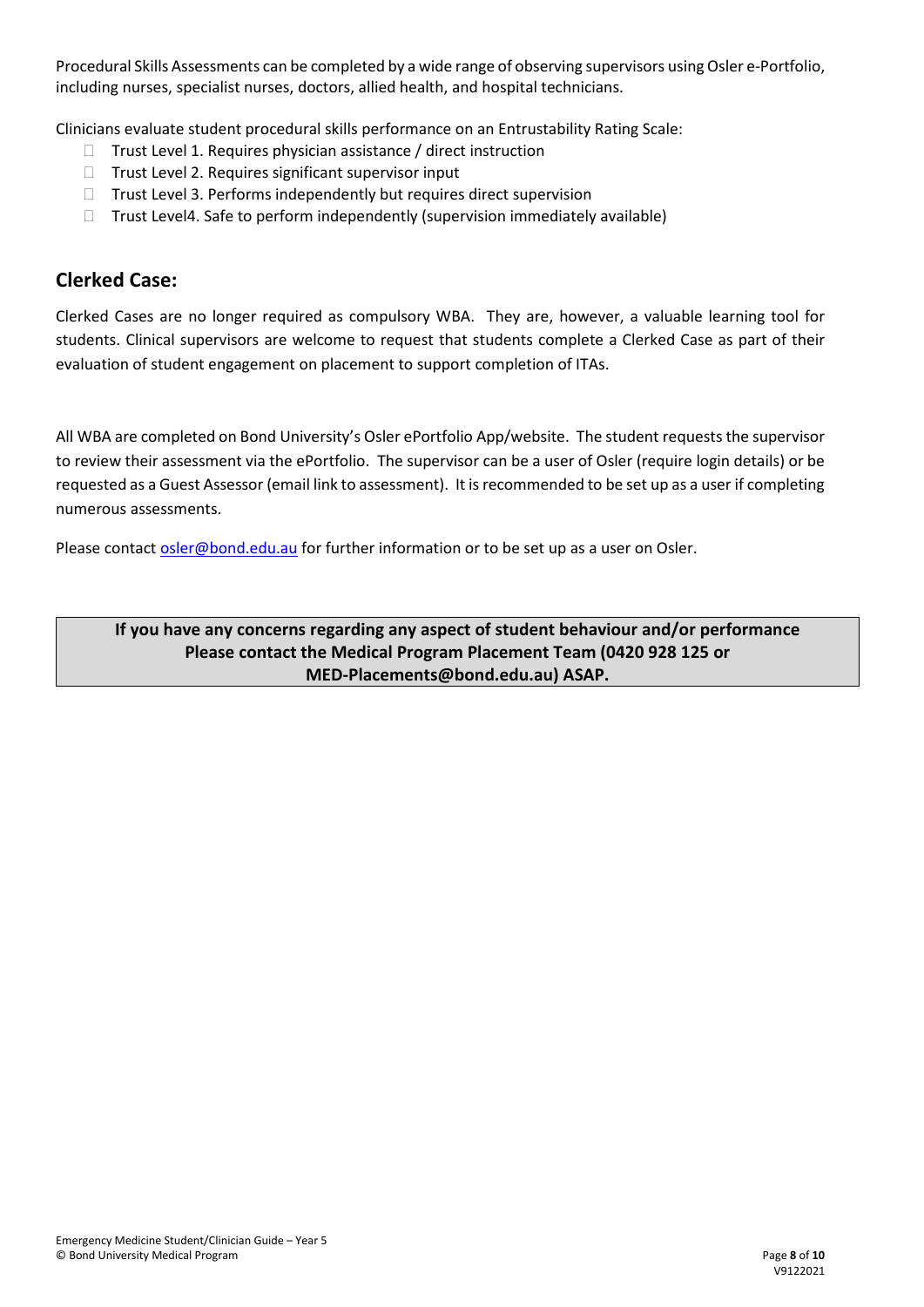#### **MD Program Learning Outcomes**

#### **MEDI72-YR5 Extended Clinical Practice and Research, A, B & C and Doctor of Medicine (MD)**

- 1. Science and Scholarship: The medical graduate as scientist and scholar (SS)
- 2. Clinical Practice: The medical graduate as practitioner (CP)
- 3. Health and Society: The medical graduate as a health advocate (HS)
- 4. Professionalism and Leadership: The medical graduate as a professional and leader (PL)

The Australian Medical Council's Graduate Outcome Statements are organised into four domains. Within this subject, the framework mapped to the learning outcomes are: Science and Scholarship Domain (learning outcomes 1-3), Clinical Practice Domain (learning outcomes 4-11), Health and Society Domain (learning outcomes 12-15) and Professionalism and Leadership Domain (learning outcomes 16-21).

| Program<br><b>LOs 2022</b> | 2022          | <b>Description</b><br>On successful completion of this program the learner will be able to:                                                                                                                                                                                      | <b>AMC Domain</b>                               |
|----------------------------|---------------|----------------------------------------------------------------------------------------------------------------------------------------------------------------------------------------------------------------------------------------------------------------------------------|-------------------------------------------------|
| 01                         | <b>Y5SS01</b> | Apply current medical and scientific knowledge to individual patients, populations and<br>health systems.                                                                                                                                                                        | 1.1, 1.2, 1.3,<br>1.4                           |
| 02                         | <b>Y5SS02</b> | Apply evidence-based and environmentally sustainable healthcare practices in patient care<br>and research methodology.                                                                                                                                                           | 1.5, 1.6, 2.7                                   |
| 03                         | <b>Y5SS03</b> | Apply project management and/or communication skills to complete an evidence based<br>and professionally focussed project including its dissemination.                                                                                                                           | 1.1, 1.5, 1.6,<br>3.3, 4.9                      |
| 04                         | <b>Y5CP01</b> | Demonstrate cognitive, technical and interpretive skills in undertaking an accurate,<br>detailed system-focussed history from a range of patients within a variety of clinical<br>settings.                                                                                      | 2.1, 2.2                                        |
| 05                         | <b>Y5CP02</b> | Perform an accurate and complete physical examination on any body system including a<br>mental state examination.                                                                                                                                                                | 2.3                                             |
| 06                         | <b>Y5CP03</b> | Use knowledge of common conditions, the patient history and physical examination<br>findings, and clinical data, to undertake clinical reasoning and formulate probable and<br>differential diagnoses.                                                                           | 2.2, 2.3, 2.4,<br>2.7, 2.8, 2.10                |
| 07                         | <b>Y5CP04</b> | Recognise and assess deteriorating and critically unwell patients who require immediate<br>care and perform common emergency and life support procedures.                                                                                                                        | 2.12                                            |
| 08                         | <b>Y5CP05</b> | Safely perform a range of common procedures.                                                                                                                                                                                                                                     | 2.6, 2.11, 2.14                                 |
| 09                         | <b>Y5CP06</b> | Safely prescribe by applying the principles of "quality use of medicines" in an<br>environmentally sustainable way.                                                                                                                                                              | , 2.7                                           |
| 10                         | <b>Y5CP07</b> | Select and justify common investigations, with regard to the pathological basis of disease,<br>utility, safety, cost-effectiveness, and sustainability, and interpret their results.                                                                                             | 2.5, 3.7                                        |
| 11                         | <b>Y5CP08</b> | Formulate an initial management plan in consultation with patients, family and carers<br>across a variety of clinical settings with consideration of psychosocial, environmental and<br>cultural aspects that may influence management.                                          | 2.1, 2.7, 2.9,<br>2.13, 2.14,<br>2.15, 3.2, 3.4 |
| 12                         | <b>Y5HS01</b> | Apply evidence from behavioural science and population health research, integrate<br>prevention, early detection, health maintenance and chronic disease management into<br>clinical practice.                                                                                   | 1.6, 2.10, 3.5                                  |
| 13                         | <b>Y5HS02</b> | Recognise and critically reflect on the diversity of populations regarding health issues<br>applicable to the relevant unique historical, social and cultural contexts in the clinical and<br>community settings including First Nations peoples.                                | 3.1, 3.2, 3.4,<br>3.5, 3.8, 3.9                 |
| 14                         | <b>Y5HS03</b> | Recognise and understand the complex interactions between the healthcare systems and<br>environment, as well as the doctor and patient, whilst reflecting on power and privilege, to<br>understand the role of these to ensure a culturally responsive and safe working context. | 2.1, 2.8, 3.4,<br>3.6, 3.7, 4.5                 |
| 15                         | <b>Y5HS04</b> | Communicate successfully in all roles including health advocacy, education, assessment,<br>appraisal and with the First Nations peoples.                                                                                                                                         | 2.1, 3.3, 3.4,<br>3.8, 4.9                      |